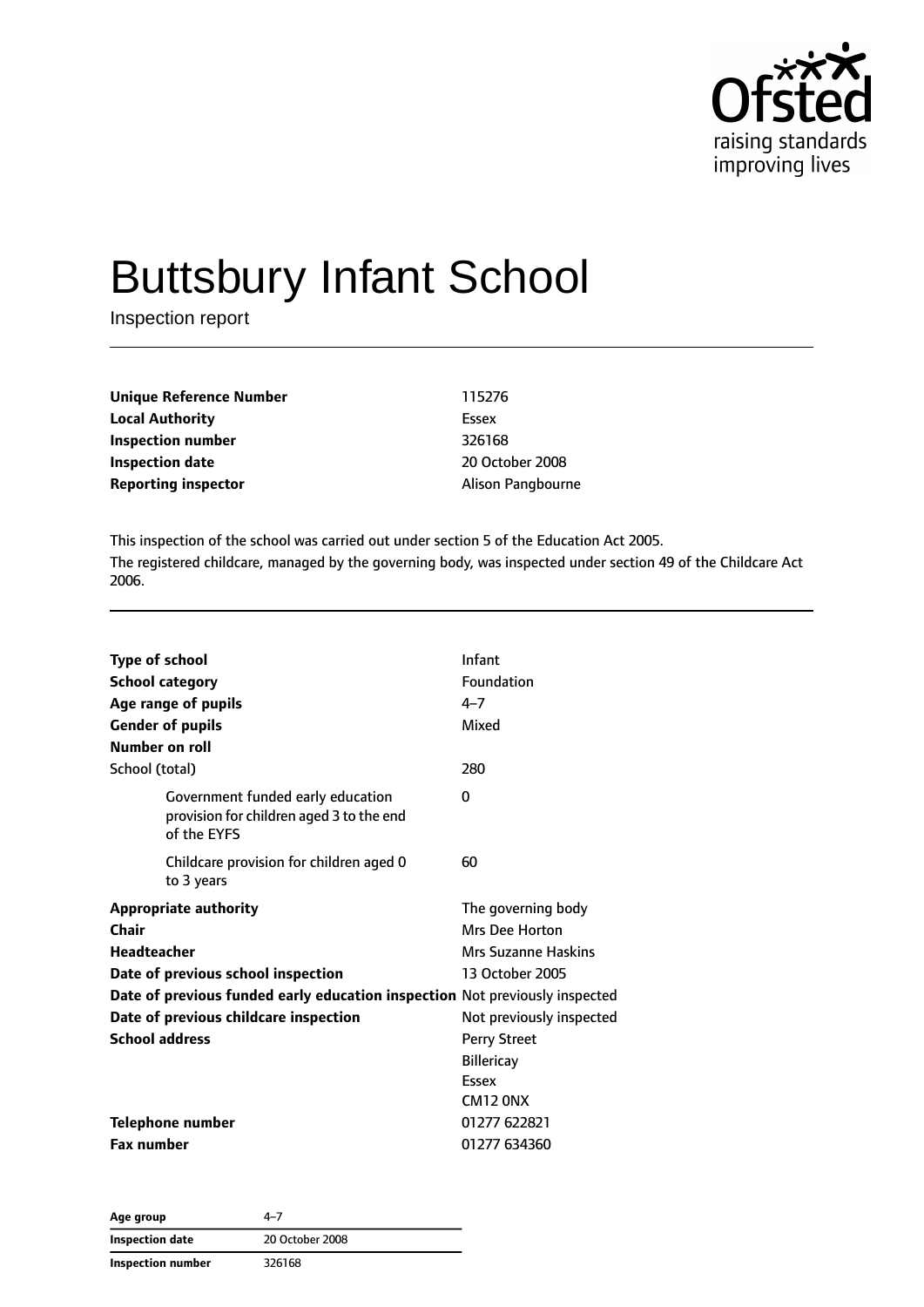.

<sup>©</sup> Crown copyright 2008

Website: www.ofsted.gov.uk

This document may be reproduced in whole or in part for non-commercial educational purposes, provided that the information quoted is reproduced without adaptation and the source and date of publication are stated.

Further copies of this report are obtainable from the school. Under the Education Act 2005, the school must provide a copy of this report free of charge to certain categories of people. A charge not exceeding the full cost of reproduction may be made for any other copies supplied.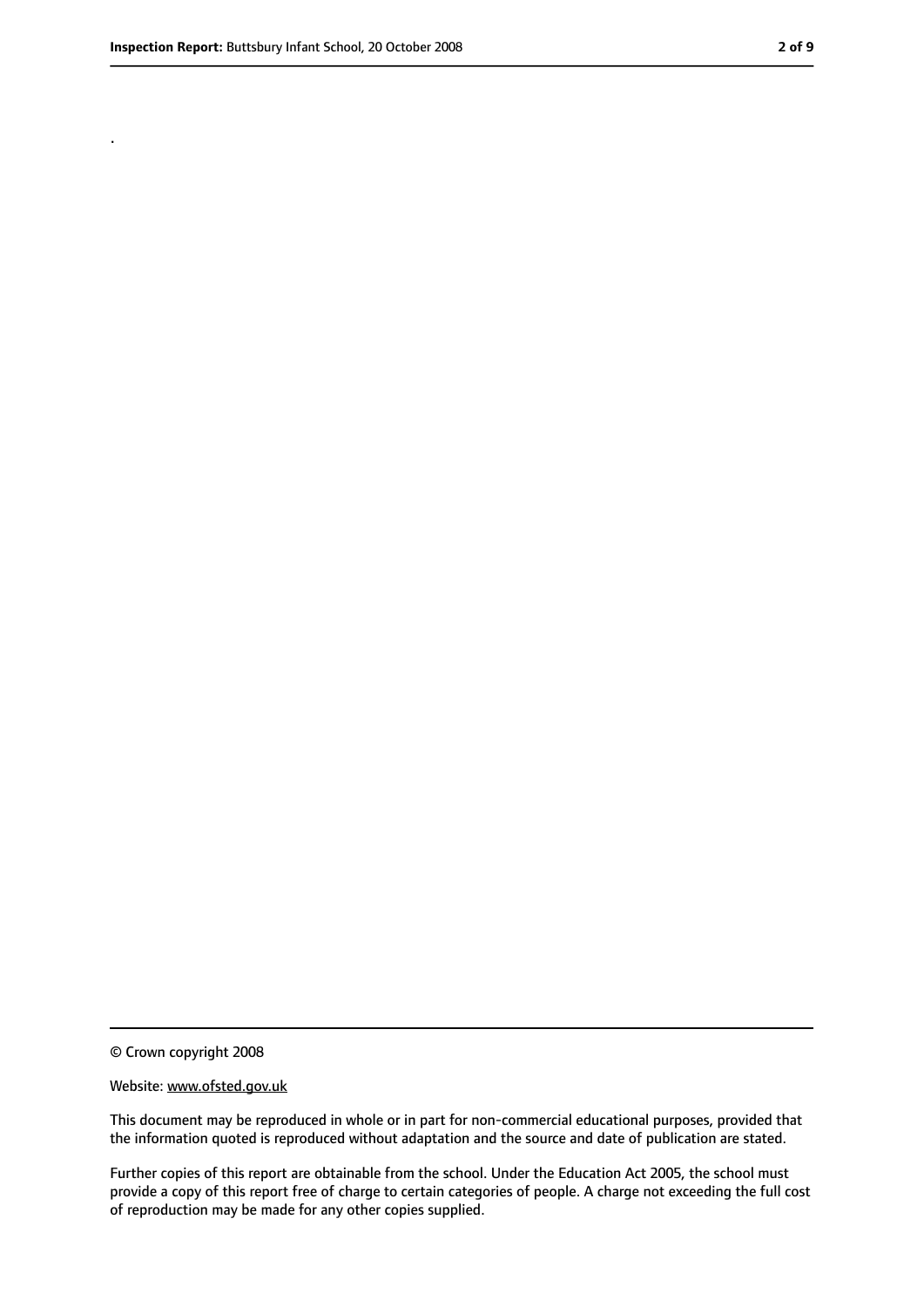# **Introduction**

The inspection was carried out by two Additional Inspectors.

Inspectors evaluated the overall effectiveness of the school and investigated the following issues: provision for higher attaining pupils; how effectively subject leaders and governors fulfil their roles; and how well children in the Early Years Foundation Stage (EYFS) develop their independence skills outdoors. They gathered evidence from observing work in classrooms, scrutinising school documentation, records of pupils' achievement and progress, as well as discussions with senior leaders, governors and pupils.

Other aspects of the school's work were not investigated in detail, but inspectors found no evidence to suggest that the school's own assessments, as given in its self-evaluation, were not justified, and these have been included where appropriate in this report.

#### **Description of the school**

This is a large Infant School. Most pupils come from White British backgrounds. Very few speak English as an additional language and none is at an early stage of learning to speak English. The proportion known to be eligible for a free school meal is very low. A very small minority have learning difficulties and/or disabilities. Most of these pupils have moderate learning difficulties. When children start school in the Early Years Foundation Stage (EYFS), their attainment meets expectations for their age, although this is not the case for all children. The privately run Buttsbury Pre School and Dizzy Ducks Nursery are based on the site. The school has been recognised with a wide range of awards, including the national Healthy Schools award, the School Active Mark and Investors in People.

#### **Key for inspection grades**

| Grade 1 | Outstanding  |
|---------|--------------|
| Grade 2 | Good         |
| Grade 3 | Satisfactory |
| Grade 4 | Inadequate   |
|         |              |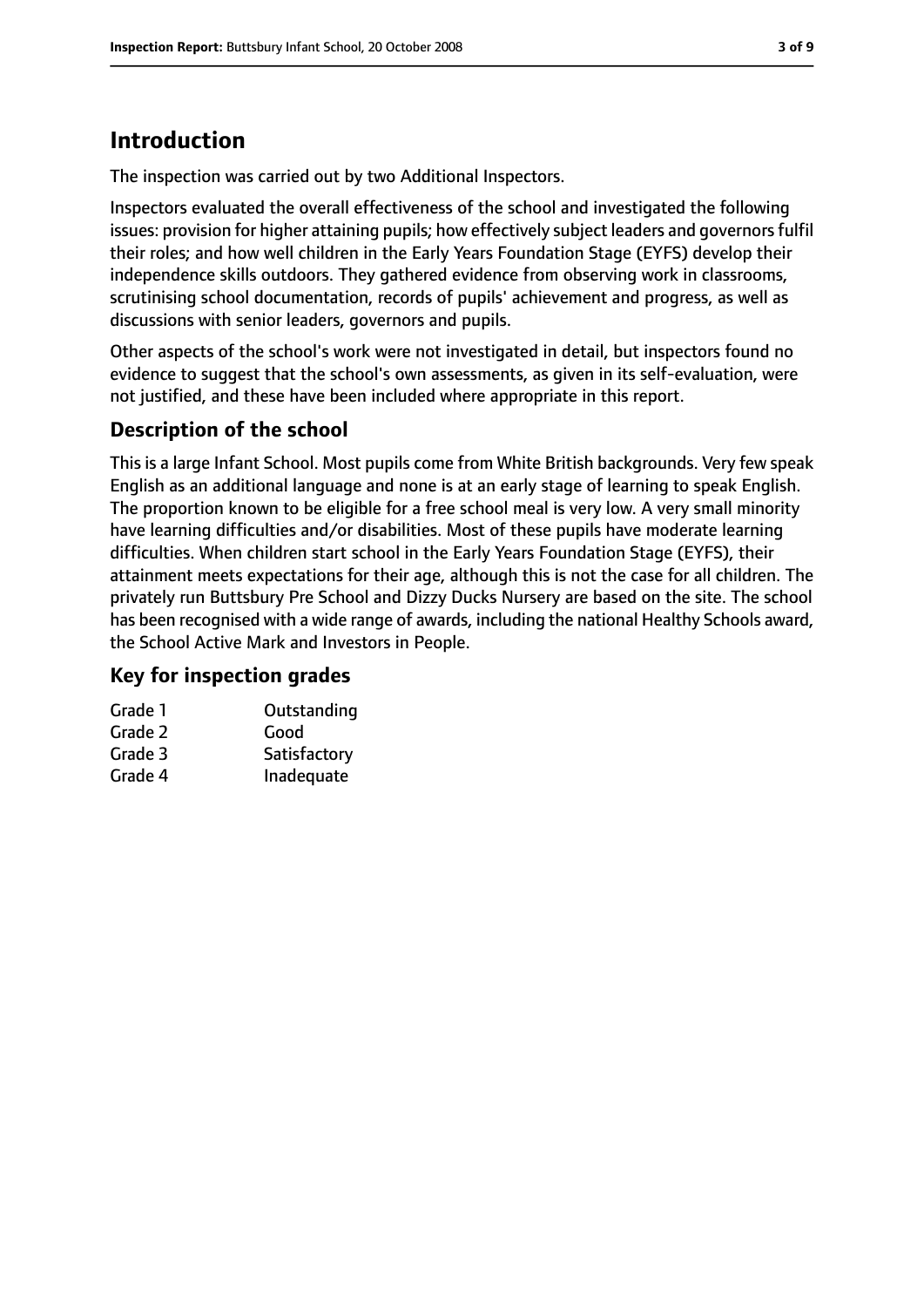### **Overall effectiveness of the school**

#### **Grade: 2**

This is a good school. Parents are overwhelmingly positive about it. Typical of many, one wrote, 'The school really lives up to its motto of 'Progress through Partnership' and parents are made to feel very welcome and involved in their children's learning.' The pupils agree, saying 'Everyone is made to feel welcome here and the teachers are all very kind.'

The school is emerging from a period of significant change. A new deputy headteacher and senior management team are in place. Teachers have new roles, giving them more responsibility for the progress made by their pupils. There have been many changes of personnel in the governing body. Leadership and management are good. Subject leaders and governors are improving their effectiveness still further by becoming more familiar with the analysis of the information about pupils' progress that the school collects.

There have been many improvements in all aspects of the school since the previous inspection. Standards have risen steadily in reading, writing and mathematics, being well above average in recent years. In 2008, provisional results show standards were above average in reading and writing and well above average in mathematics and these pupils had made good progress from their starting points. Although a high proportion exceed the standards expected for their age, the school, in its drive to raise standards still further, has identified that there is room to improve this even more. All pupils, including those who find it harder to develop literacy and numeracy skills, and those who speak English as an additional language, make good progress and achieve well.

Fundamental to thisimprovement isthe very focused leadership of the headteacher. A committed team of staff and governors share her drive for improvement. Everything that the school does is closely monitored, evaluated and improved to ensure that it is of high quality. Every pupil is important and receives outstanding pastoral support and guidance. The progress of individual pupils is assessed regularly to make sure that extra help is provided for any who are falling behind and additional challenge is given to those who are shooting ahead. Pupils themselves contribute to their good progress. They are extremely well behaved and show a high level of responsibility for their age. They try to do their best and work hard to reach their targets. They are encouraged to do this because they know that they will receive an award from the headteacher if they can show that they have met their targets.

Other factors help pupils to do well. The outstanding partnership with parents helps them to support their children at home. The information given to parents and the many workshops ensure that they understand what their children are learning and how to reinforce this at home. The good quality of teaching challenges the pupils and teaching assistants provide effective support, particularly for those who find it hard to learn and those who are more able. Teachers make learning fun, for example, dressing in Red Riding Hood's cloak to stimulate pupils' imagination in an English lesson. They know what each pupil needs to learn next through their thorough assessments, and they are skilled in meeting individual needs. Pupils show a good understanding of what they are learning because teachers tell them the purpose of the lesson and how they will know if they are successful. A very good start has been made in stretching the more able pupils with special 'master classes' in a range of subjects and an emphasis on the development of thinking skills, but there is still more to do in reading, writing and mathematics. Pupils thoroughly enjoy the rich range of activities, including French lessons, visits to places of interest and visits from members of the local community who share their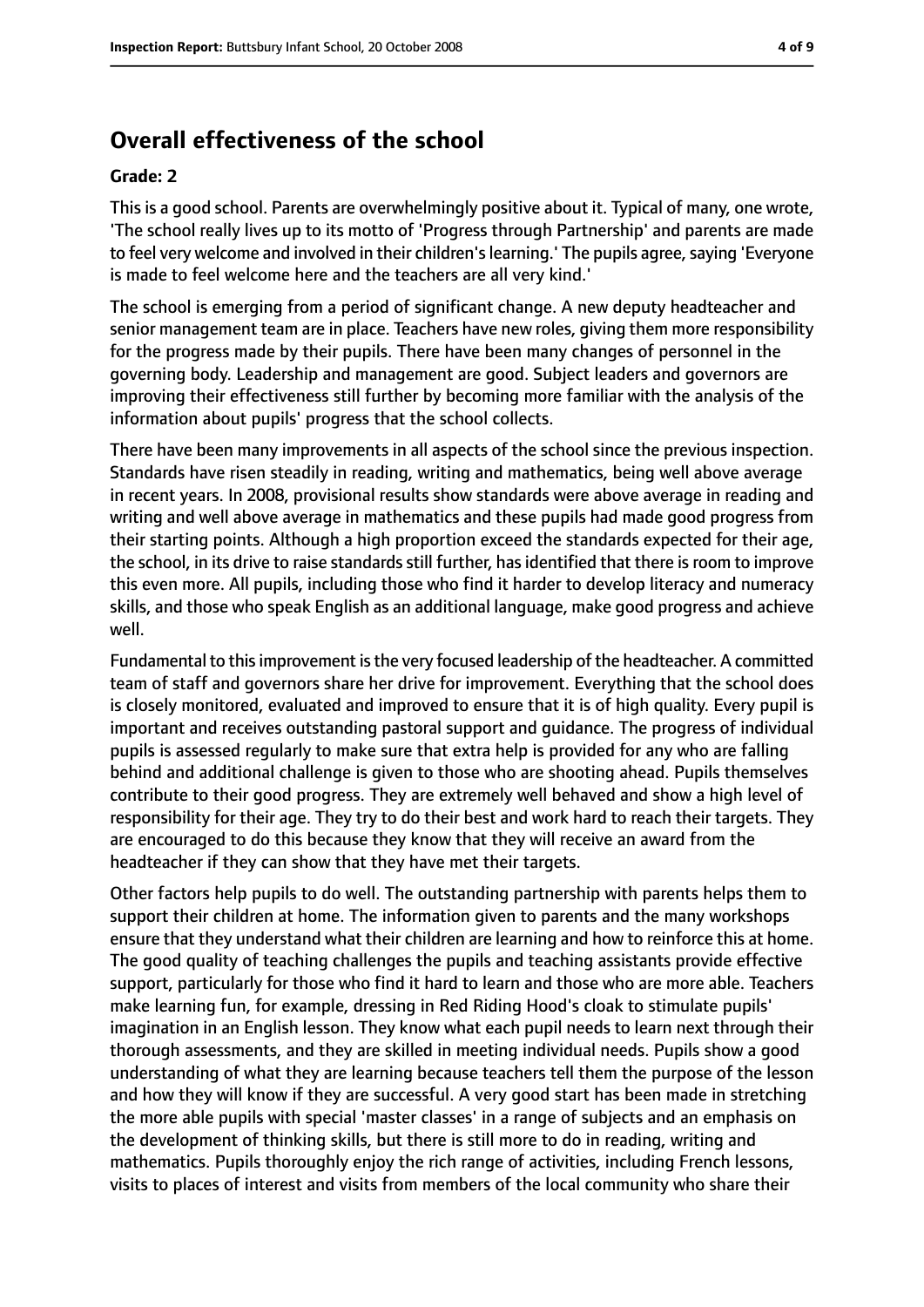skills. They make an outstanding contribution to the community. The school council gives pupils a real role in running the school. For example, they chose the new uniform shorts, taking care to ensure that Reception children would be able to fasten them unaided. They choose which charities to support and develop good life skills through making and selling cakes to raise funds. An excellent understanding of how to stay safe and healthy, through regular physical education (PE) and learning how to plan a balanced meal, boosts their outstanding personal development. They develop respect for, and understanding of, people from different backgrounds and cultures.

There is a tangible sense of seeking continual improvement throughout the school. Its self-evaluation is accurate and the good progress since the previous inspection shows that the school has a good capacity for further improvement.

#### **Effectiveness of the Early Years Foundation Stage**

#### **Grade: 2**

Many parents praise the start their children receive. They particularly like the way that their children settle into school. One wrote, 'I am impressed by the communication diary that helps me share information about my child with the teacher on a daily basis.' Children make good progress through the Reception classes, and, by the time they transfer to Year 1, most have reached the goals set for them nationally. As in the rest of the school, there have been many changes in the EYFS recently. A new leader has been appointed, assessment procedures have been improved and the outdoor area is currently being developed. Consequently, staff are gaining a better understanding of what children know, what they need to learn next and how best to develop their skills.

Children achieve well because the quality of teaching is good and adults make learning interesting. For example, children learn the importance of hand washing through discussion when the teacher 'conjures germs' from a bucket. The children's behaviour is exemplary because adults make their expectations clear. They are confident and are able to work independently. However, these opportunities are restricted, particularly outdoors. Good leadership and management of the EYFS are accelerating the pace of change to meet the requirements of the new national EYFS Curriculum fully. Although much has been done to improve the outdoor area, and children use its exciting resources regularly, it is not yet fully utilised as an integral part of the classroom.

#### **What the school should do to improve further**

- Help the more able pupils to do even better in reading, writing and mathematics.
- Provide more opportunities for independent learning in the EYFS, particularly outdoors.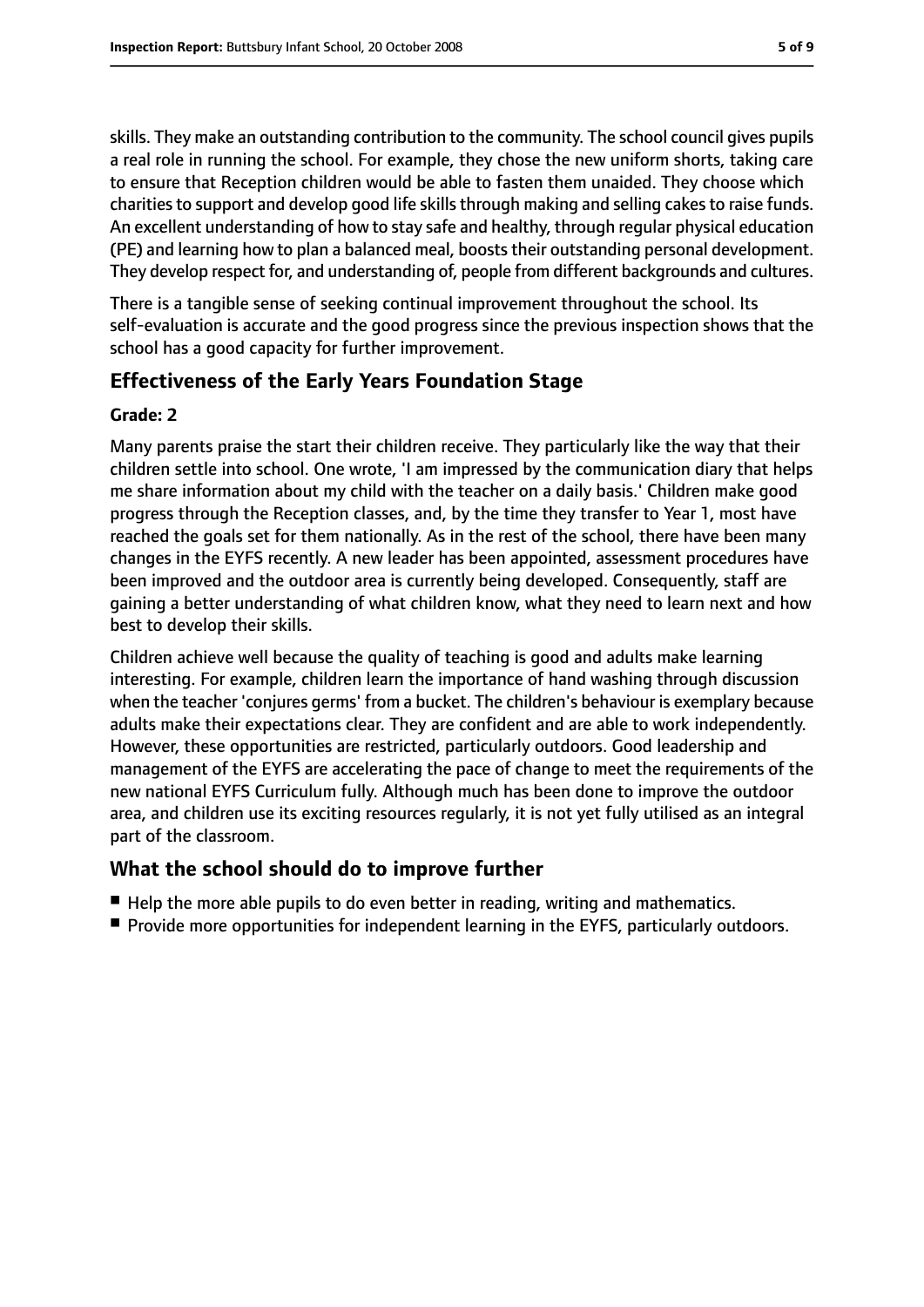**Any complaints about the inspection or the report should be made following the procedures set out in the guidance 'Complaints about school inspection', which is available from Ofsted's website: www.ofsted.gov.uk.**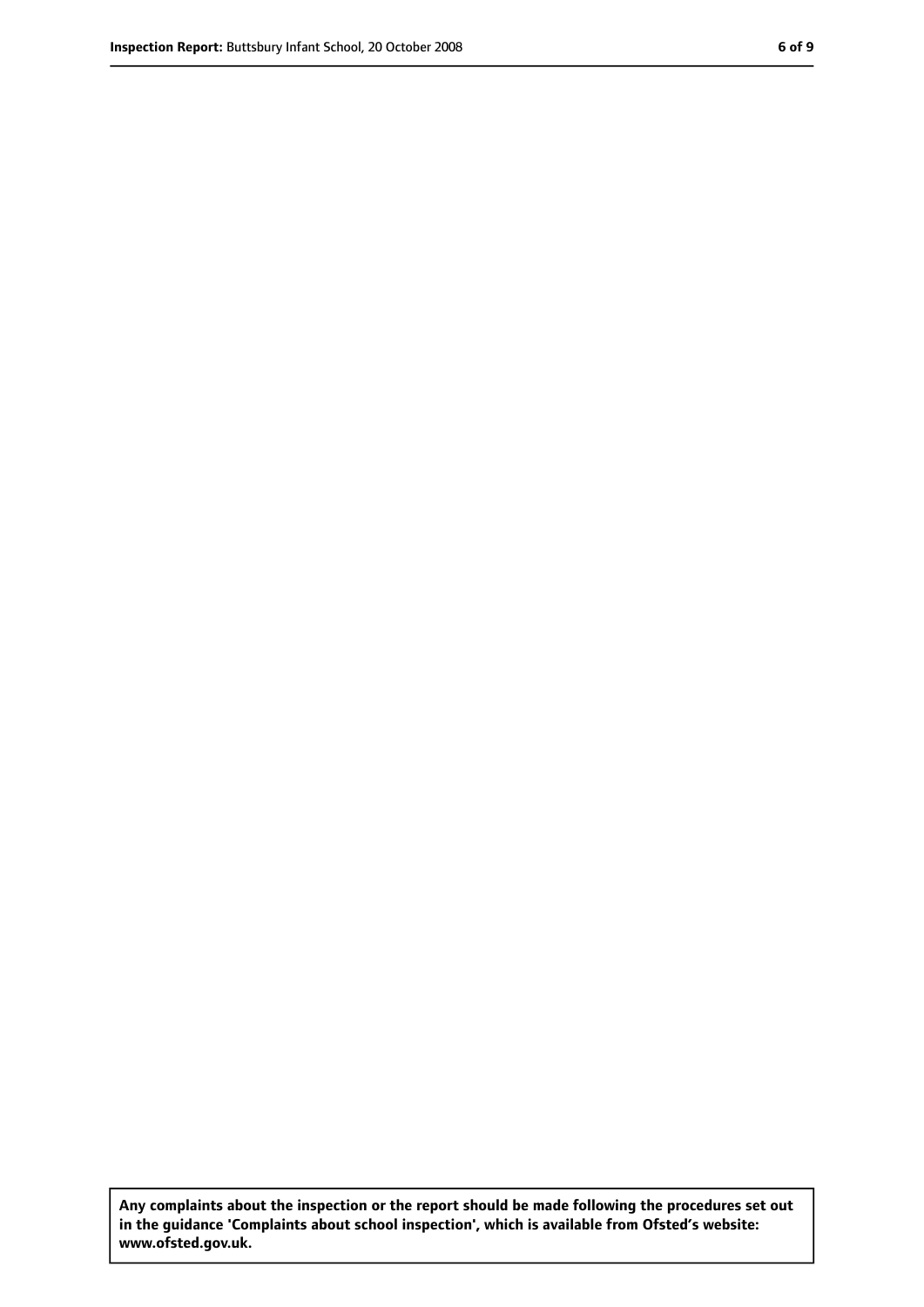# **Inspection judgements**

| ˈ Key to judgements: grade 1 is outstanding, grade 2 good, grade 3 satisfactory, and | <b>School</b>  |
|--------------------------------------------------------------------------------------|----------------|
| arade 4 inadequate                                                                   | <b>Overall</b> |

#### **Overall effectiveness**

| How effective, efficient and inclusive is the provision of<br>education, integrated care and any extended services in meeting the<br>needs of learners? |     |
|---------------------------------------------------------------------------------------------------------------------------------------------------------|-----|
| Effective steps have been taken to promote improvement since the last<br>inspection                                                                     | Yes |
| How well does the school work in partnership with others to promote learners'<br>well being?                                                            |     |
| The capacity to make any necessary improvements                                                                                                         |     |

## **Effectiveness of the Early Years Foundation Stage**

| How effective is the provision in meeting the needs of children in the<br>l EYFS?            |  |
|----------------------------------------------------------------------------------------------|--|
| How well do children in the EYFS achieve?                                                    |  |
| How good are the overall personal development and well-being of the children<br>in the EYFS? |  |
| How effectively are children in the EYFS helped to learn and develop?                        |  |
| How effectively is the welfare of children in the EYFS promoted?                             |  |
| How effectively is provision in the EYFS led and managed?                                    |  |

#### **Achievement and standards**

| How well do learners achieve?                                                                               |  |
|-------------------------------------------------------------------------------------------------------------|--|
| The standards <sup>1</sup> reached by learners                                                              |  |
| How well learners make progress, taking account of any significant variations<br>between groups of learners |  |
| How well learners with learning difficulties and/or disabilities make progress                              |  |

#### **Annex A**

<sup>&</sup>lt;sup>1</sup>Grade 1 - Exceptionally and consistently high; Grade 2 - Generally above average with none significantly below average; Grade 3 - Broadly average to below average; Grade 4 - Exceptionally low.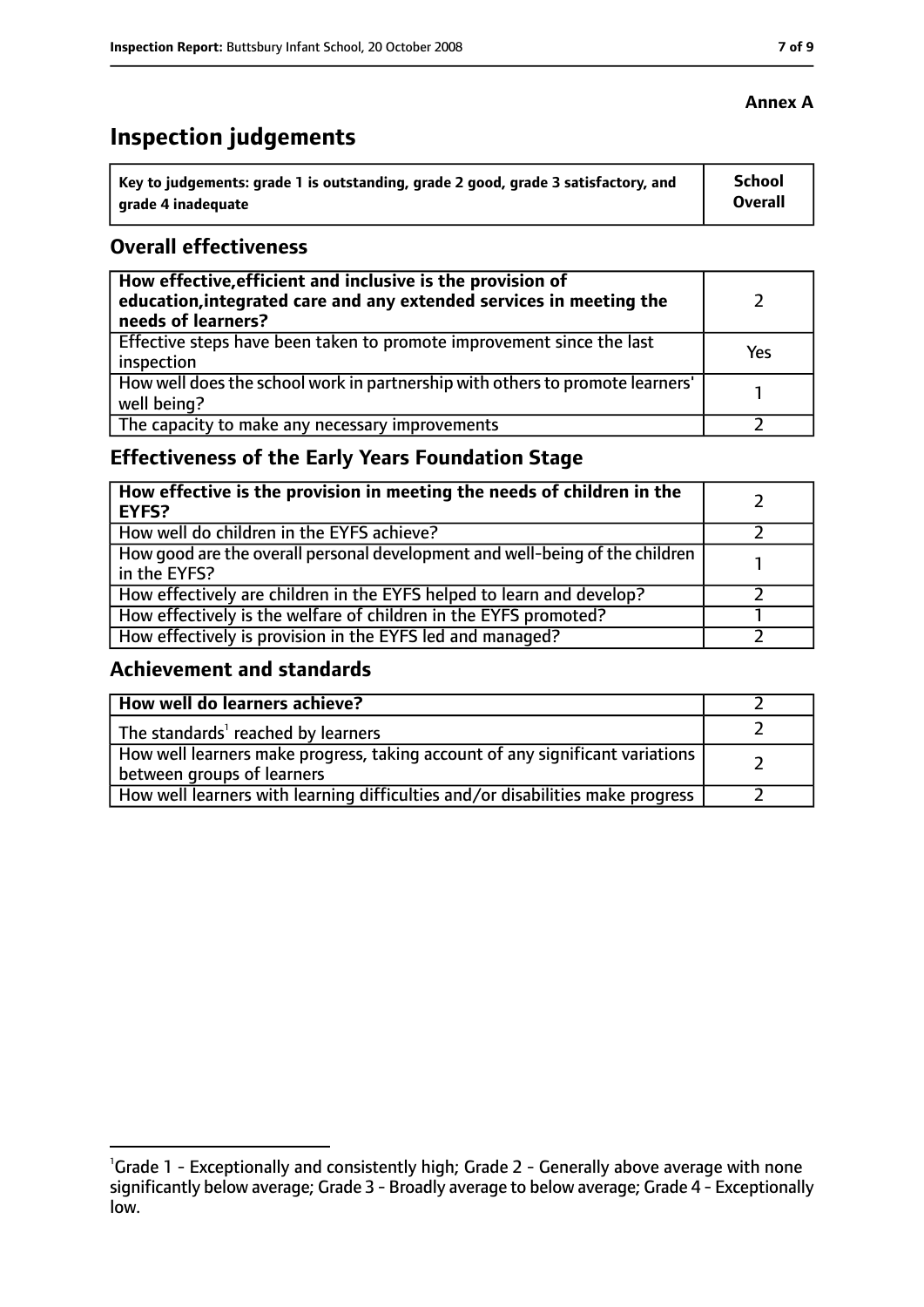## **Personal development and well-being**

| How good are the overall personal development and well-being of the<br>learners?                                 |  |
|------------------------------------------------------------------------------------------------------------------|--|
| The extent of learners' spiritual, moral, social and cultural development                                        |  |
| The extent to which learners adopt healthy lifestyles                                                            |  |
| The extent to which learners adopt safe practices                                                                |  |
| The extent to which learners enjoy their education                                                               |  |
| The attendance of learners                                                                                       |  |
| The behaviour of learners                                                                                        |  |
| The extent to which learners make a positive contribution to the community                                       |  |
| How well learners develop workplace and other skills that will contribute to<br>their future economic well-being |  |

# **The quality of provision**

| How effective are teaching and learning in meeting the full range of<br>learners' needs?              |  |
|-------------------------------------------------------------------------------------------------------|--|
| How well do the curriculum and other activities meet the range of needs and<br>interests of learners? |  |
| How well are learners cared for, quided and supported?                                                |  |

## **Leadership and management**

| How effective are leadership and management in raising achievement<br>and supporting all learners?                                              |     |
|-------------------------------------------------------------------------------------------------------------------------------------------------|-----|
| How effectively leaders and managers at all levels set clear direction leading<br>to improvement and promote high quality of care and education |     |
| How effectively leaders and managers use challenging targets to raise standards                                                                 |     |
| The effectiveness of the school's self-evaluation                                                                                               |     |
| How well equality of opportunity is promoted and discrimination eliminated                                                                      |     |
| How well does the school contribute to community cohesion?                                                                                      | フ   |
| How effectively and efficiently resources, including staff, are deployed to<br>achieve value for money                                          |     |
| The extent to which governors and other supervisory boards discharge their<br>responsibilities                                                  |     |
| Do procedures for safequarding learners meet current government<br>requirements?                                                                | Yes |
| Does this school require special measures?                                                                                                      | No  |
| Does this school require a notice to improve?                                                                                                   | No  |